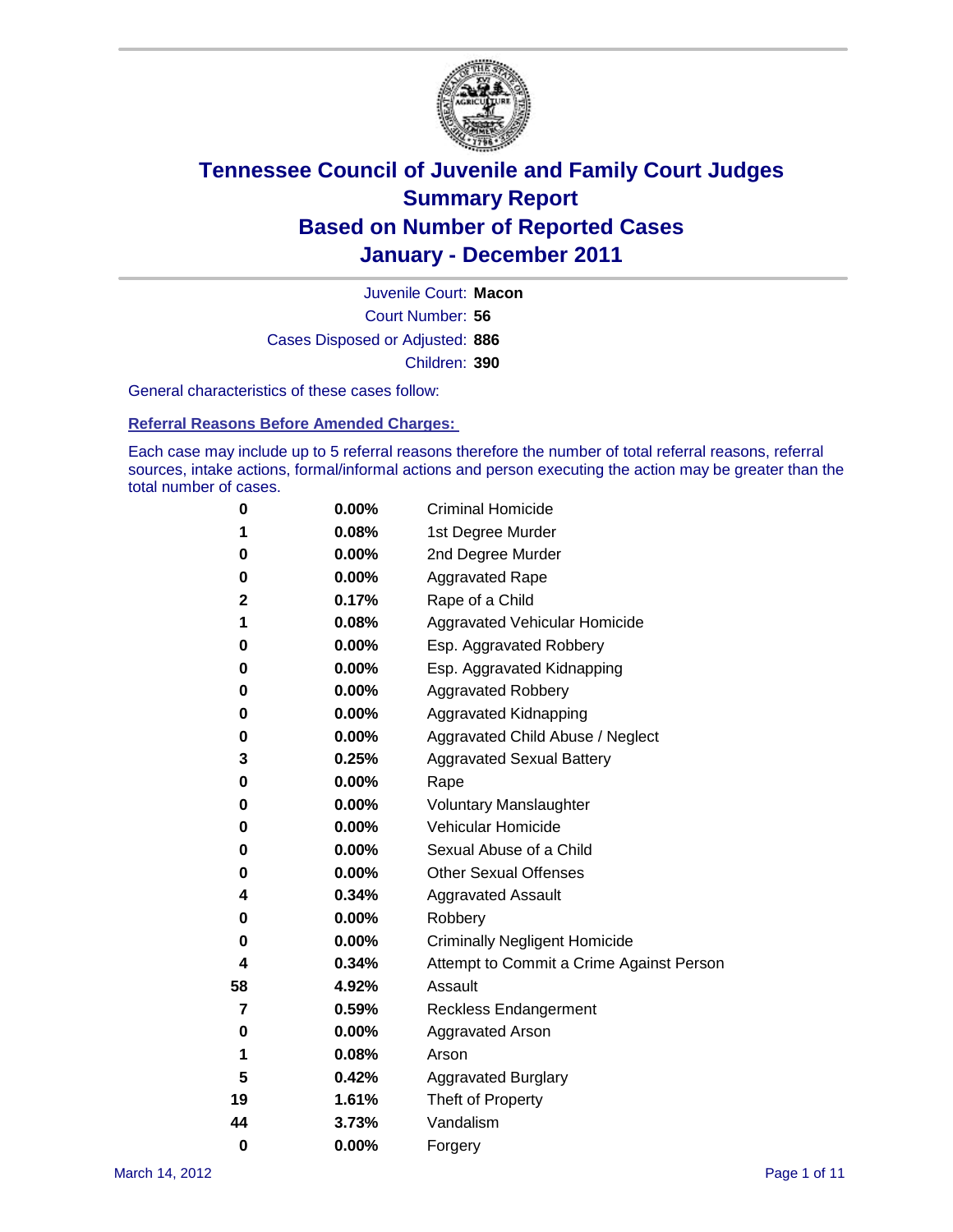

Court Number: **56** Juvenile Court: **Macon** Cases Disposed or Adjusted: **886** Children: **390**

#### **Referral Reasons Before Amended Charges:**

Each case may include up to 5 referral reasons therefore the number of total referral reasons, referral sources, intake actions, formal/informal actions and person executing the action may be greater than the total number of cases.

| $\pmb{0}$    | 0.00%    | <b>Worthless Checks</b>                                     |
|--------------|----------|-------------------------------------------------------------|
| $\bf{0}$     | 0.00%    | Illegal Possession / Fraudulent Use of Credit / Debit Cards |
| 16           | 1.36%    | <b>Burglary</b>                                             |
| $\mathbf 0$  | $0.00\%$ | Unauthorized Use of a Vehicle                               |
| 2            | 0.17%    | <b>Cruelty to Animals</b>                                   |
| 0            | $0.00\%$ | Sale of Controlled Substances                               |
| 5            | 0.42%    | <b>Other Drug Offenses</b>                                  |
| 15           | 1.27%    | Possession of Controlled Substances                         |
| $\bf{0}$     | $0.00\%$ | <b>Criminal Attempt</b>                                     |
| 11           | 0.93%    | Carrying Weapons on School Property                         |
| 0            | $0.00\%$ | Unlawful Carrying / Possession of a Weapon                  |
| 4            | 0.34%    | <b>Evading Arrest</b>                                       |
| 0            | 0.00%    | Escape                                                      |
| $\mathbf{2}$ | 0.17%    | Driving Under Influence (DUI)                               |
| 11           | 0.93%    | Possession / Consumption of Alcohol                         |
| $\mathbf 2$  | 0.17%    | Resisting Stop, Frisk, Halt, Arrest or Search               |
| 5            | 0.42%    | <b>Aggravated Criminal Trespass</b>                         |
| $\mathbf 2$  | 0.17%    | Harassment                                                  |
| 3            | 0.25%    | Failure to Appear                                           |
| $\mathbf 2$  | 0.17%    | Filing a False Police Report                                |
| $\bf{0}$     | 0.00%    | Criminal Impersonation                                      |
| 13           | 1.10%    | <b>Disorderly Conduct</b>                                   |
| 5            | 0.42%    | <b>Criminal Trespass</b>                                    |
| 12           | 1.02%    | <b>Public Intoxication</b>                                  |
| 0            | $0.00\%$ | Gambling                                                    |
| 103          | 8.74%    | <b>Traffic</b>                                              |
| 4            | 0.34%    | <b>Local Ordinances</b>                                     |
| 0            | 0.00%    | Violation of Wildlife Regulations                           |
| 5            | 0.42%    | Contempt of Court                                           |
| 146          | 12.38%   | Violation of Probation                                      |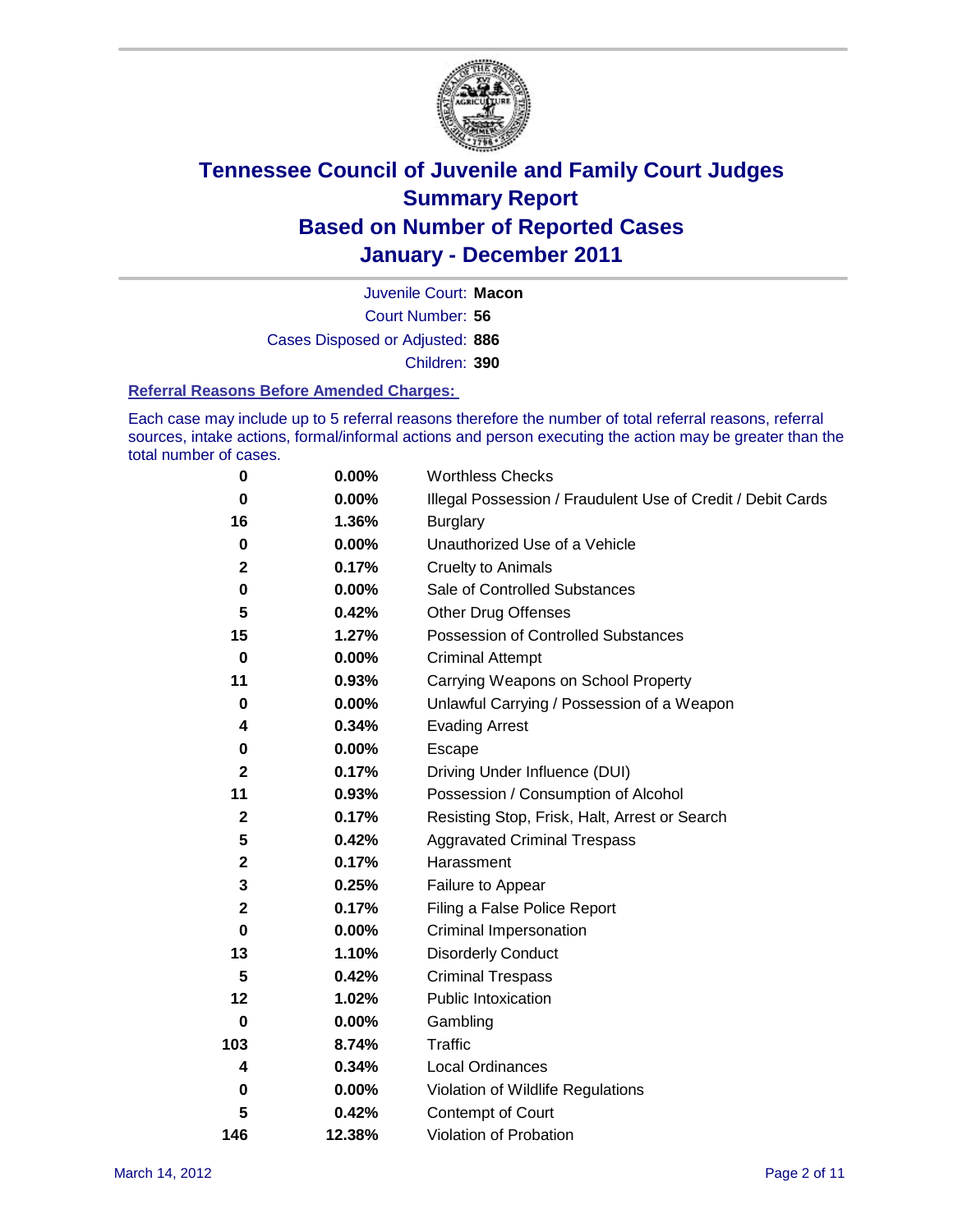

Court Number: **56** Juvenile Court: **Macon** Cases Disposed or Adjusted: **886** Children: **390**

#### **Referral Reasons Before Amended Charges:**

Each case may include up to 5 referral reasons therefore the number of total referral reasons, referral sources, intake actions, formal/informal actions and person executing the action may be greater than the total number of cases.

| 0        | 0.00%    | Violation of Aftercare                 |
|----------|----------|----------------------------------------|
| 19       | 1.61%    | Unruly Behavior                        |
| 51       | 4.33%    | Truancy                                |
| 19       | 1.61%    | In-State Runaway                       |
| 0        | 0.00%    | Out-of-State Runaway                   |
| 8        | 0.68%    | Possession of Tobacco Products         |
| 0        | $0.00\%$ | Violation of a Valid Court Order       |
| 7        | 0.59%    | Violation of Curfew                    |
| 0        | $0.00\%$ | Sexually Abused Child                  |
| $\bf{0}$ | 0.00%    | <b>Physically Abused Child</b>         |
| 552      | 46.82%   | Dependency / Neglect                   |
| 0        | 0.00%    | <b>Termination of Parental Rights</b>  |
| 0        | 0.00%    | <b>Violation of Pretrial Diversion</b> |
| 0        | 0.00%    | Violation of Informal Adjustment       |
| 0        | $0.00\%$ | <b>Judicial Review</b>                 |
| 3        | 0.25%    | <b>Administrative Review</b>           |
| 0        | 0.00%    | <b>Foster Care Review</b>              |
| 0        | $0.00\%$ | Custody                                |
| 0        | 0.00%    | Visitation                             |
| 1        | 0.08%    | Paternity / Legitimation               |
| 2        | 0.17%    | <b>Child Support</b>                   |
| 0        | 0.00%    | <b>Request for Medical Treatment</b>   |
| 0        | 0.00%    | <b>Consent to Marry</b>                |
| 0        | 0.00%    | Other                                  |
| 1,179    | 100.00%  | <b>Total Referrals</b>                 |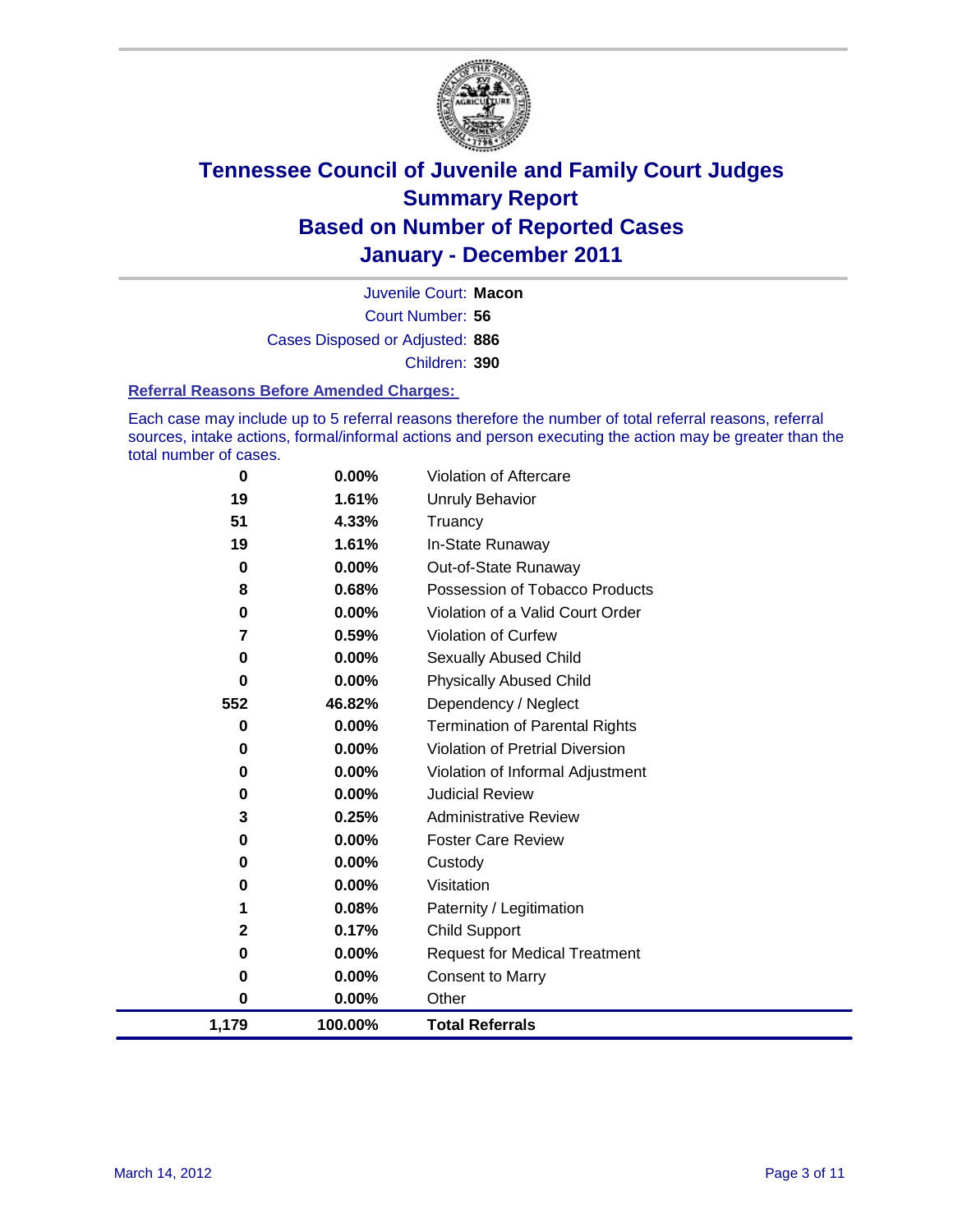

| Juvenile Court: Macon      |                                 |                                   |  |  |
|----------------------------|---------------------------------|-----------------------------------|--|--|
|                            | Court Number: 56                |                                   |  |  |
|                            | Cases Disposed or Adjusted: 886 |                                   |  |  |
|                            |                                 | Children: 390                     |  |  |
| <b>Referral Sources: 1</b> |                                 |                                   |  |  |
| 316                        | 26.80%                          | Law Enforcement                   |  |  |
| 38                         | 3.22%                           | Parents                           |  |  |
| $\overline{7}$             | 0.59%                           | <b>Relatives</b>                  |  |  |
| 1                          | 0.08%                           | Self                              |  |  |
| 51                         | 4.33%                           | School                            |  |  |
| 1                          | 0.08%                           | <b>CSA</b>                        |  |  |
| 592                        | 50.21%                          | <b>DCS</b>                        |  |  |
| 11                         | 0.93%                           | <b>Other State Department</b>     |  |  |
| 0                          | $0.00\%$                        | <b>District Attorney's Office</b> |  |  |
| 96                         | 8.14%                           | <b>Court Staff</b>                |  |  |
| $\mathbf 0$                | 0.00%                           | Social Agency                     |  |  |
| $\mathbf{2}$               | 0.17%                           | <b>Other Court</b>                |  |  |
| 63                         | 5.34%                           | Victim                            |  |  |
| 1                          | 0.08%                           | Child & Parent                    |  |  |
| 0                          | 0.00%                           | Hospital                          |  |  |
| 0                          | 0.00%                           | Unknown                           |  |  |
| 0                          | 0.00%                           | Other                             |  |  |
| 1,179                      | 100.00%                         | <b>Total Referral Sources</b>     |  |  |
|                            |                                 |                                   |  |  |

### **Age of Child at Referral: 2**

| 390 | 100.00%  | <b>Total Child Count</b> |
|-----|----------|--------------------------|
| 0   | $0.00\%$ | <b>Unknown</b>           |
| 0   | 0.00%    | Ages 19 and Over         |
| 68  | 17.44%   | Ages 17 through 18       |
| 99  | 25.38%   | Ages 15 through 16       |
| 47  | 12.05%   | Ages 13 through 14       |
| 31  | 7.95%    | Ages 11 through 12       |
| 145 | 37.18%   | Ages 10 and Under        |
|     |          |                          |

<sup>1</sup> If different than number of Referral Reasons (1179), verify accuracy of your court's data.

<sup>2</sup> One child could be counted in multiple categories, verify accuracy of your court's data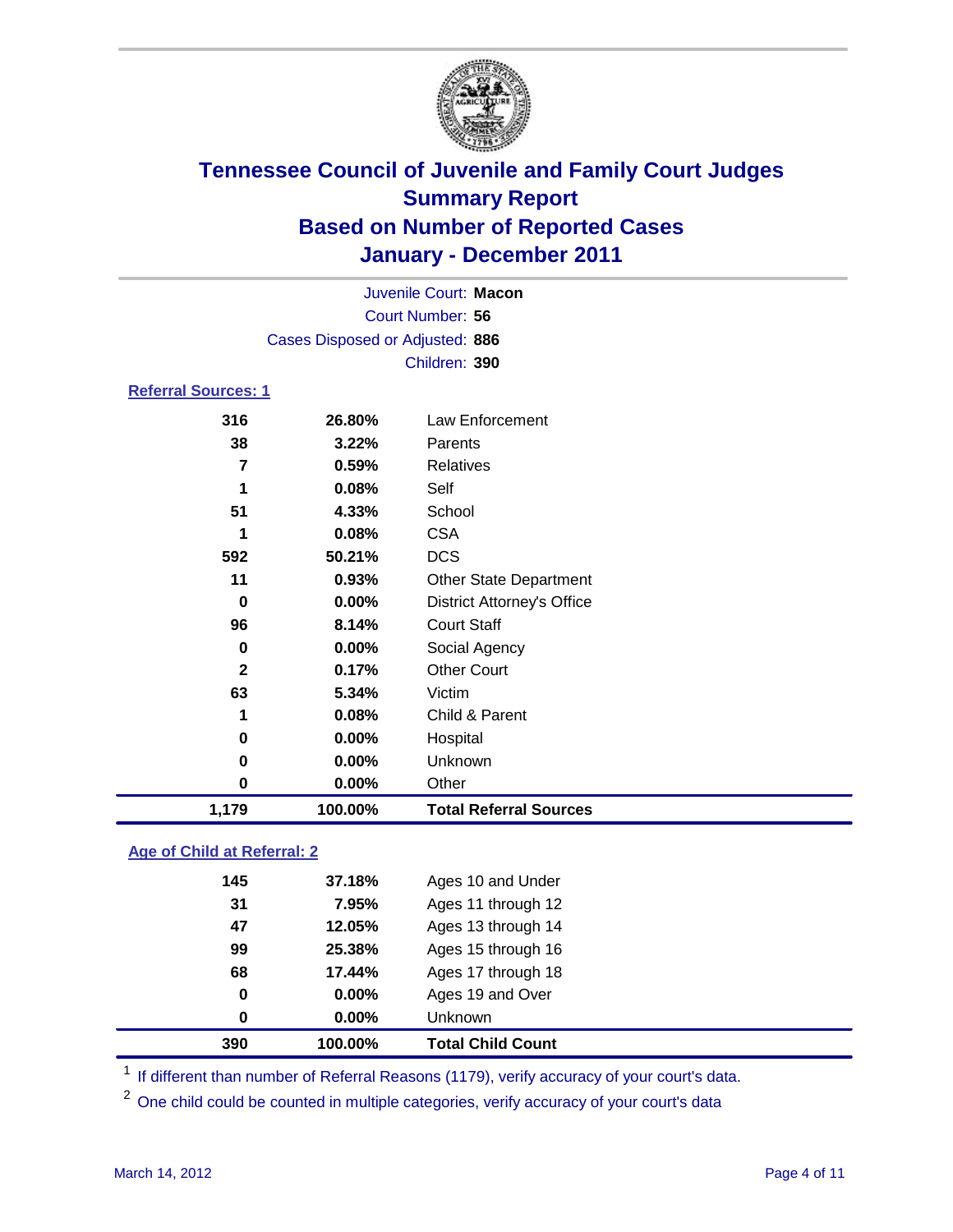

| Juvenile Court: Macon                   |                                 |                          |  |  |
|-----------------------------------------|---------------------------------|--------------------------|--|--|
| Court Number: 56                        |                                 |                          |  |  |
|                                         | Cases Disposed or Adjusted: 886 |                          |  |  |
|                                         |                                 | Children: 390            |  |  |
| Sex of Child: 1                         |                                 |                          |  |  |
| 226                                     | 57.95%                          | Male                     |  |  |
| 164                                     | 42.05%                          | Female                   |  |  |
| $\mathbf 0$                             | 0.00%                           | Unknown                  |  |  |
| 390                                     | 100.00%                         | <b>Total Child Count</b> |  |  |
| Race of Child: 1                        |                                 |                          |  |  |
| 382                                     | 97.95%                          | White                    |  |  |
| 6                                       | 1.54%                           | African American         |  |  |
| $\mathbf 0$                             | 0.00%                           | Native American          |  |  |
| 0                                       | 0.00%                           | Asian                    |  |  |
| $\mathbf 2$                             | 0.51%                           | Mixed                    |  |  |
| $\mathbf 0$                             | 0.00%                           | Unknown                  |  |  |
| 390                                     | 100.00%                         | <b>Total Child Count</b> |  |  |
| <b>Hispanic Origin: 1</b>               |                                 |                          |  |  |
| 27                                      | 6.92%                           | Yes                      |  |  |
| 363                                     | 93.08%                          | No                       |  |  |
| $\mathbf 0$                             | 0.00%                           | Unknown                  |  |  |
| 390                                     | 100.00%                         | <b>Total Child Count</b> |  |  |
| <b>School Enrollment of Children: 1</b> |                                 |                          |  |  |
| 289                                     | 74.10%                          | Yes                      |  |  |
| 101                                     | 25.90%                          | <b>No</b>                |  |  |
| $\mathbf 0$                             | 0.00%                           | Unknown                  |  |  |
| 390                                     | 100.00%                         | <b>Total Child Count</b> |  |  |

One child could be counted in multiple categories, verify accuracy of your court's data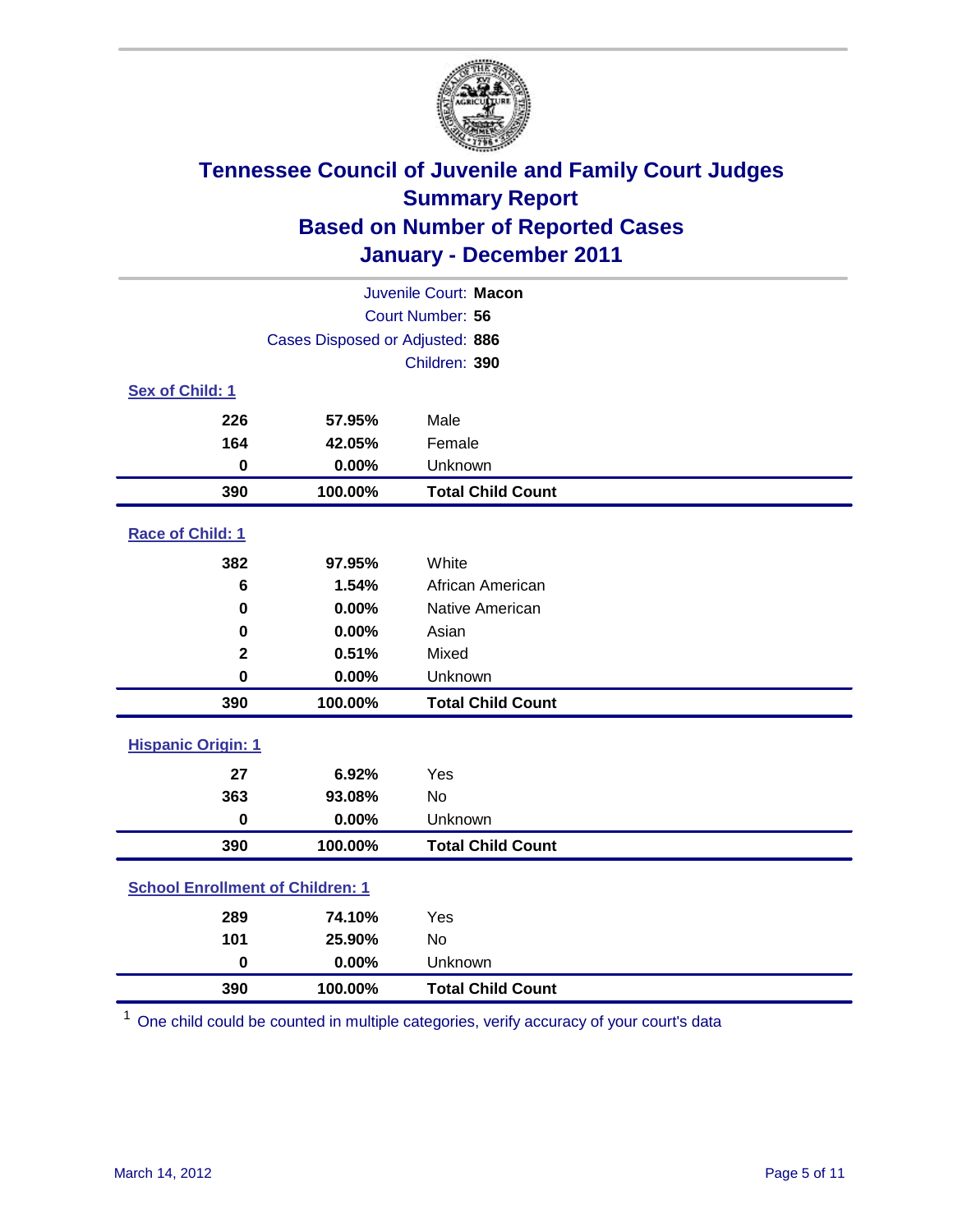

Court Number: **56** Juvenile Court: **Macon** Cases Disposed or Adjusted: **886** Children: **390**

### **Living Arrangement of Child at Time of Referral: 1**

| 0            | 0.00%    | Other                        |
|--------------|----------|------------------------------|
| 0            | $0.00\%$ | Unknown                      |
| $\mathbf{2}$ | 0.51%    | Independent                  |
| $\mathbf{2}$ | 0.51%    | In an Institution            |
| 5            | 1.28%    | In a Residential Center      |
| 4            | 1.03%    | In a Group Home              |
| 62           | 15.90%   | With Foster Family           |
| 1            | 0.26%    | With Adoptive Parents        |
| 104          | 26.67%   | <b>With Relatives</b>        |
| 29           | 7.44%    | With Father                  |
| 128          | 32.82%   | With Mother                  |
| $\mathbf{2}$ | 0.51%    | With Mother and Stepfather   |
| 0            | $0.00\%$ | With Father and Stepmother   |
| 51           | 13.08%   | With Both Biological Parents |
|              |          |                              |

#### **Type of Detention: 2**

| 886              | 100.00%  | <b>Total Detention Count</b> |
|------------------|----------|------------------------------|
| $\boldsymbol{0}$ | 0.00%    | Other                        |
| 882              | 99.55%   | Does Not Apply               |
| 0                | $0.00\%$ | <b>Unknown</b>               |
| 0                | $0.00\%$ | <b>Psychiatric Hospital</b>  |
| 0                | 0.00%    | Jail - No Separation         |
| 0                | $0.00\%$ | Jail - Partial Separation    |
| 1                | 0.11%    | Jail - Complete Separation   |
| 3                | 0.34%    | Juvenile Detention Facility  |
| 0                | $0.00\%$ | Non-Secure Placement         |
|                  |          |                              |

<sup>1</sup> One child could be counted in multiple categories, verify accuracy of your court's data

<sup>2</sup> If different than number of Cases (886) verify accuracy of your court's data.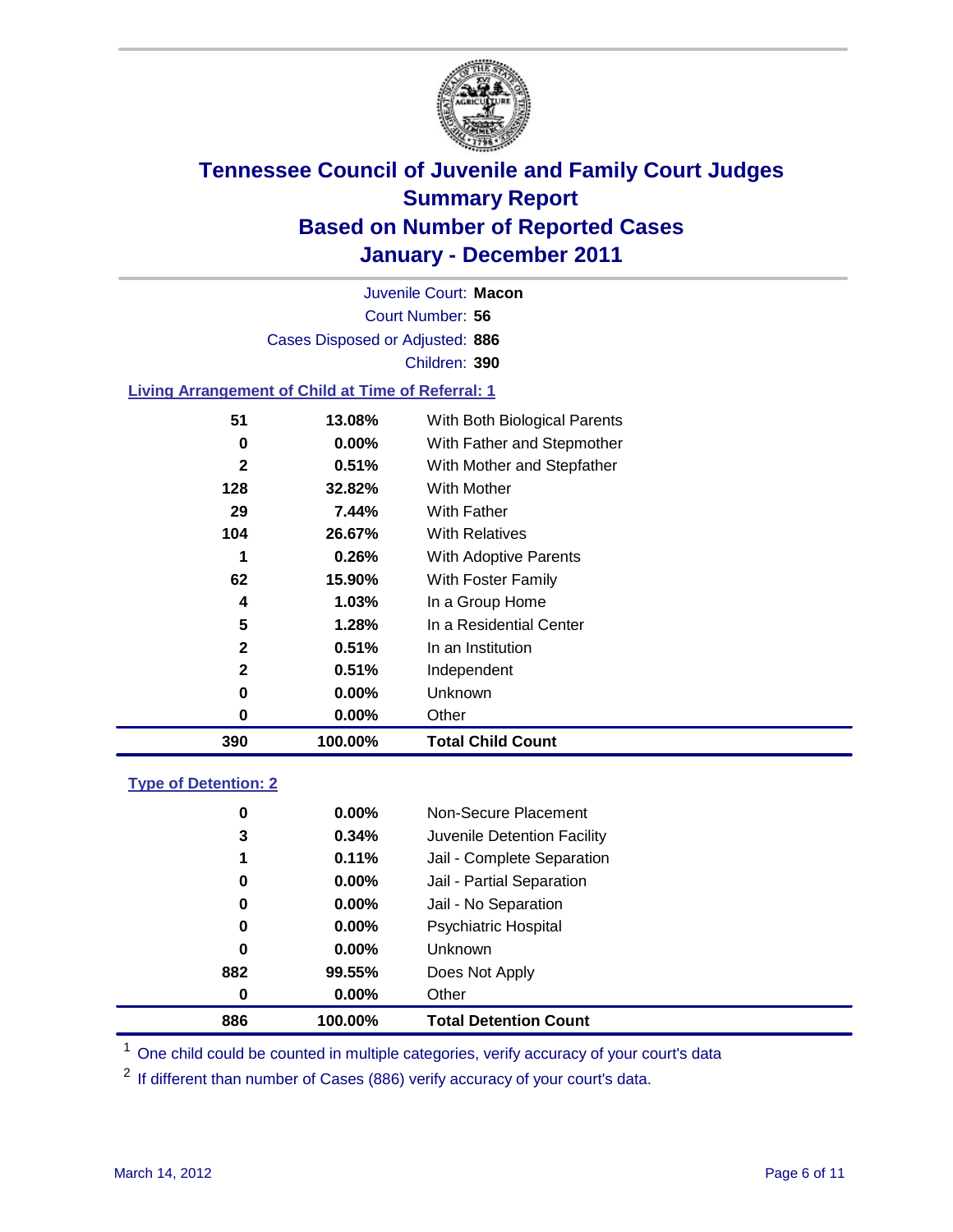

|                                                    | Juvenile Court: Macon           |                                      |  |  |  |
|----------------------------------------------------|---------------------------------|--------------------------------------|--|--|--|
|                                                    | Court Number: 56                |                                      |  |  |  |
|                                                    | Cases Disposed or Adjusted: 886 |                                      |  |  |  |
|                                                    |                                 | Children: 390                        |  |  |  |
| <b>Placement After Secure Detention Hearing: 1</b> |                                 |                                      |  |  |  |
| $\mathbf 0$                                        | 0.00%                           | Returned to Prior Living Arrangement |  |  |  |
| 3                                                  | 0.34%                           | Juvenile Detention Facility          |  |  |  |
| 0                                                  | 0.00%                           | Jail                                 |  |  |  |
| $\bf{0}$                                           | $0.00\%$                        | Shelter / Group Home                 |  |  |  |
| 0                                                  | 0.00%                           | <b>Foster Family Home</b>            |  |  |  |
| 0                                                  | $0.00\%$                        | <b>Psychiatric Hospital</b>          |  |  |  |
| 0                                                  | $0.00\%$                        | <b>Unknown</b>                       |  |  |  |
| 883                                                | 99.66%                          | Does Not Apply                       |  |  |  |
| $\bf{0}$                                           | 0.00%                           | Other                                |  |  |  |
| 886                                                | 100.00%                         | <b>Total Placement Count</b>         |  |  |  |
| <b>Intake Actions: 2</b>                           |                                 |                                      |  |  |  |
| 1,100                                              | 93.30%                          | <b>Petition Filed</b>                |  |  |  |
| 8                                                  | 0.68%                           | <b>Motion Filed</b>                  |  |  |  |
| 70                                                 | 5.94%                           | <b>Citation Processed</b>            |  |  |  |
| 1                                                  | 0.08%                           | Notification of Paternity Processed  |  |  |  |
| $\bf{0}$                                           | 0.00%                           | Scheduling of Judicial Review        |  |  |  |
| $\bf{0}$                                           | 0.00%                           | Scheduling of Administrative Review  |  |  |  |
| 0                                                  | 0.00%                           | Scheduling of Foster Care Review     |  |  |  |
| O                                                  | 0.00%                           | Unknown                              |  |  |  |
| 0                                                  | 0.00%                           | Does Not Apply                       |  |  |  |

<sup>1</sup> If different than number of Cases (886) verify accuracy of your court's data.

**1,179 100.00% Total Intake Count**

<sup>2</sup> If different than number of Referral Reasons (1179), verify accuracy of your court's data.

**0 0.00%** Other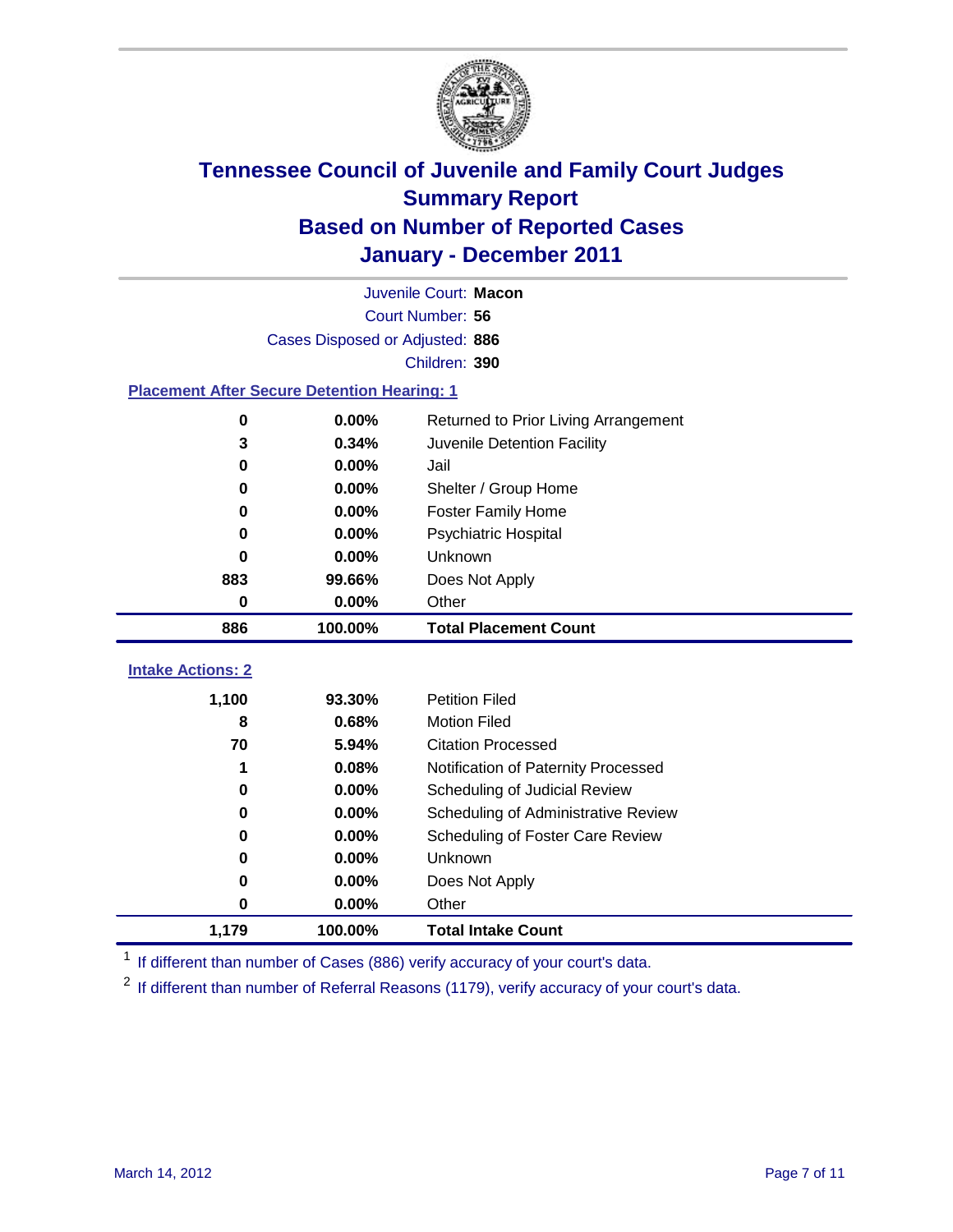

Court Number: **56** Juvenile Court: **Macon** Cases Disposed or Adjusted: **886** Children: **390**

### **Last Grade Completed by Child: 1**

| 94                                      | 24.10%  | Too Young for School         |  |
|-----------------------------------------|---------|------------------------------|--|
| 0                                       | 0.00%   | Preschool                    |  |
| 8                                       | 2.05%   | Kindergarten                 |  |
| 8                                       | 2.05%   | 1st Grade                    |  |
| 5                                       | 1.28%   | 2nd Grade                    |  |
| 16                                      | 4.10%   | 3rd Grade                    |  |
| 9                                       | 2.31%   | 4th Grade                    |  |
| 12                                      | 3.08%   | 5th Grade                    |  |
| 16                                      | 4.10%   | 6th Grade                    |  |
| 22                                      | 5.64%   | 7th Grade                    |  |
| 21                                      | 5.38%   | 8th Grade                    |  |
| 38                                      | 9.74%   | 9th Grade                    |  |
| 73                                      | 18.72%  | 10th Grade                   |  |
| 61                                      | 15.64%  | 11th Grade                   |  |
| $\overline{7}$                          | 1.79%   | 12th Grade                   |  |
| 0                                       | 0.00%   | Non-Graded Special Ed        |  |
| $\bf{0}$                                | 0.00%   | <b>GED</b>                   |  |
| 0                                       | 0.00%   | Graduated                    |  |
| 0                                       | 0.00%   | <b>Never Attended School</b> |  |
| 0                                       | 0.00%   | Unknown                      |  |
| 0                                       | 0.00%   | Other                        |  |
| 390                                     | 100.00% | <b>Total Child Count</b>     |  |
| <b>Enrolled in Special Education: 1</b> |         |                              |  |

| 390                                       | 100.00%  | <b>Total Child Count</b> |  |  |
|-------------------------------------------|----------|--------------------------|--|--|
| $\bf{0}$                                  | $0.00\%$ | <b>Unknown</b>           |  |  |
| 377                                       | 96.67%   | No                       |  |  |
| 13                                        | $3.33\%$ | Yes                      |  |  |
| <u>Einvilled in Opcolar Eugeneinen. I</u> |          |                          |  |  |

One child could be counted in multiple categories, verify accuracy of your court's data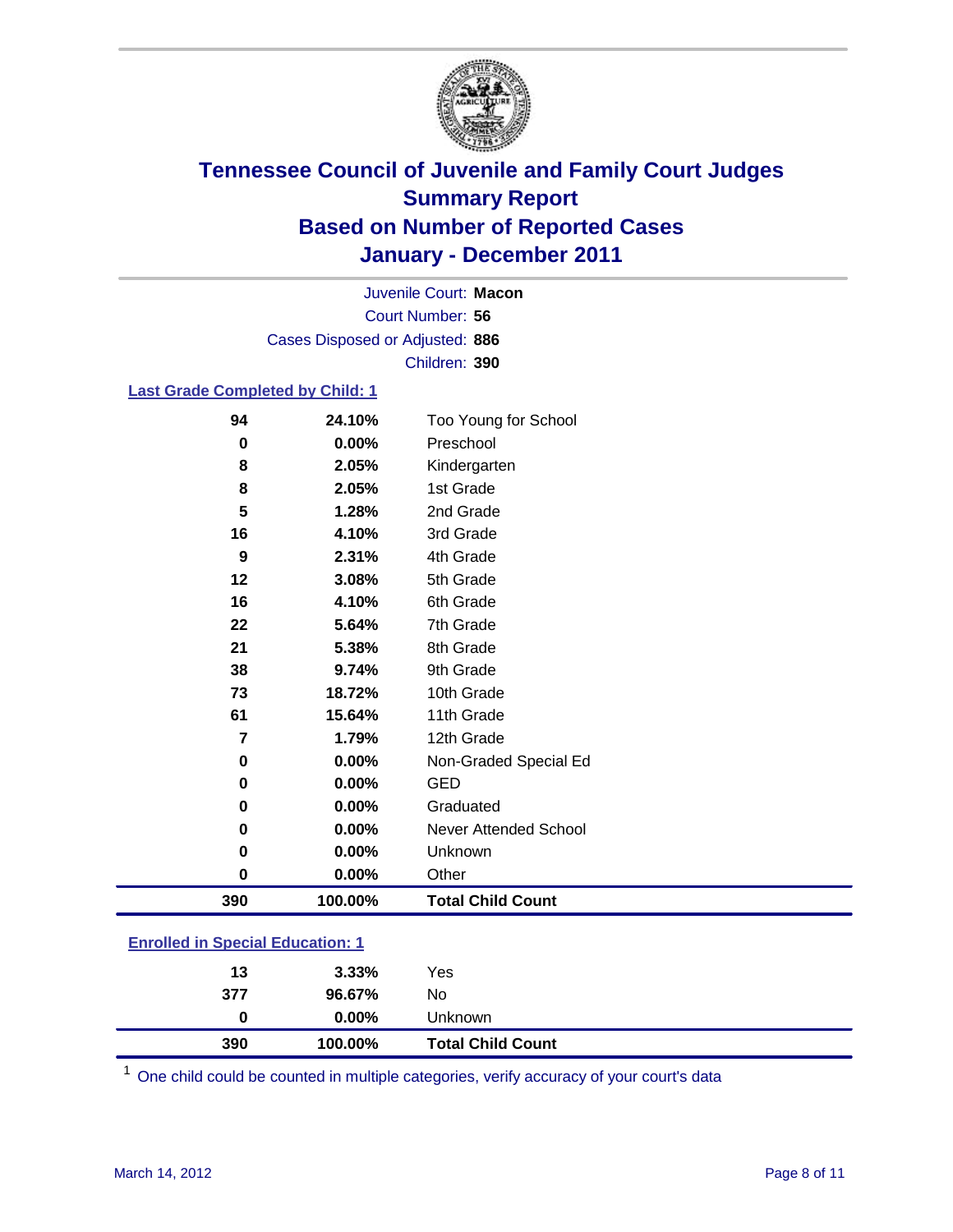

|                              | Juvenile Court: Macon           |                           |  |  |
|------------------------------|---------------------------------|---------------------------|--|--|
|                              |                                 | Court Number: 56          |  |  |
|                              | Cases Disposed or Adjusted: 886 |                           |  |  |
|                              |                                 | Children: 390             |  |  |
| <b>Action Executed By: 1</b> |                                 |                           |  |  |
| 1,179                        | 100.00%                         | Judge                     |  |  |
| 0                            | $0.00\%$                        | Magistrate                |  |  |
| 0                            | $0.00\%$                        | <b>YSO</b>                |  |  |
| 0                            | 0.00%                           | Other                     |  |  |
| 0                            | 0.00%                           | Unknown                   |  |  |
| 1,179                        | 100.00%                         | <b>Total Action Count</b> |  |  |

### **Formal / Informal Actions: 1**

| 156   | 13.23%   | Dismissed                                        |
|-------|----------|--------------------------------------------------|
| 0     | $0.00\%$ | Retired / Nolle Prosequi                         |
| 195   | 16.54%   | <b>Complaint Substantiated Delinquent</b>        |
| 58    | 4.92%    | <b>Complaint Substantiated Status Offender</b>   |
| 19    | 1.61%    | <b>Complaint Substantiated Dependent/Neglect</b> |
| 0     | $0.00\%$ | <b>Complaint Substantiated Abused</b>            |
| 0     | $0.00\%$ | <b>Complaint Substantiated Mentally III</b>      |
| 0     | $0.00\%$ | Informal Adjustment                              |
| 0     | $0.00\%$ | <b>Pretrial Diversion</b>                        |
| 0     | $0.00\%$ | <b>Transfer to Adult Court Hearing</b>           |
| 0     | $0.00\%$ | Charges Cleared by Transfer to Adult Court       |
| 295   | 25.02%   | Special Proceeding                               |
| 1     | 0.08%    | <b>Review Concluded</b>                          |
| 455   | 38.59%   | Case Held Open                                   |
| 0     | $0.00\%$ | Other                                            |
| 0     | $0.00\%$ | <b>Unknown</b>                                   |
| 1,179 | 100.00%  | <b>Total Action Count</b>                        |

<sup>1</sup> If different than number of Referral Reasons (1179), verify accuracy of your court's data.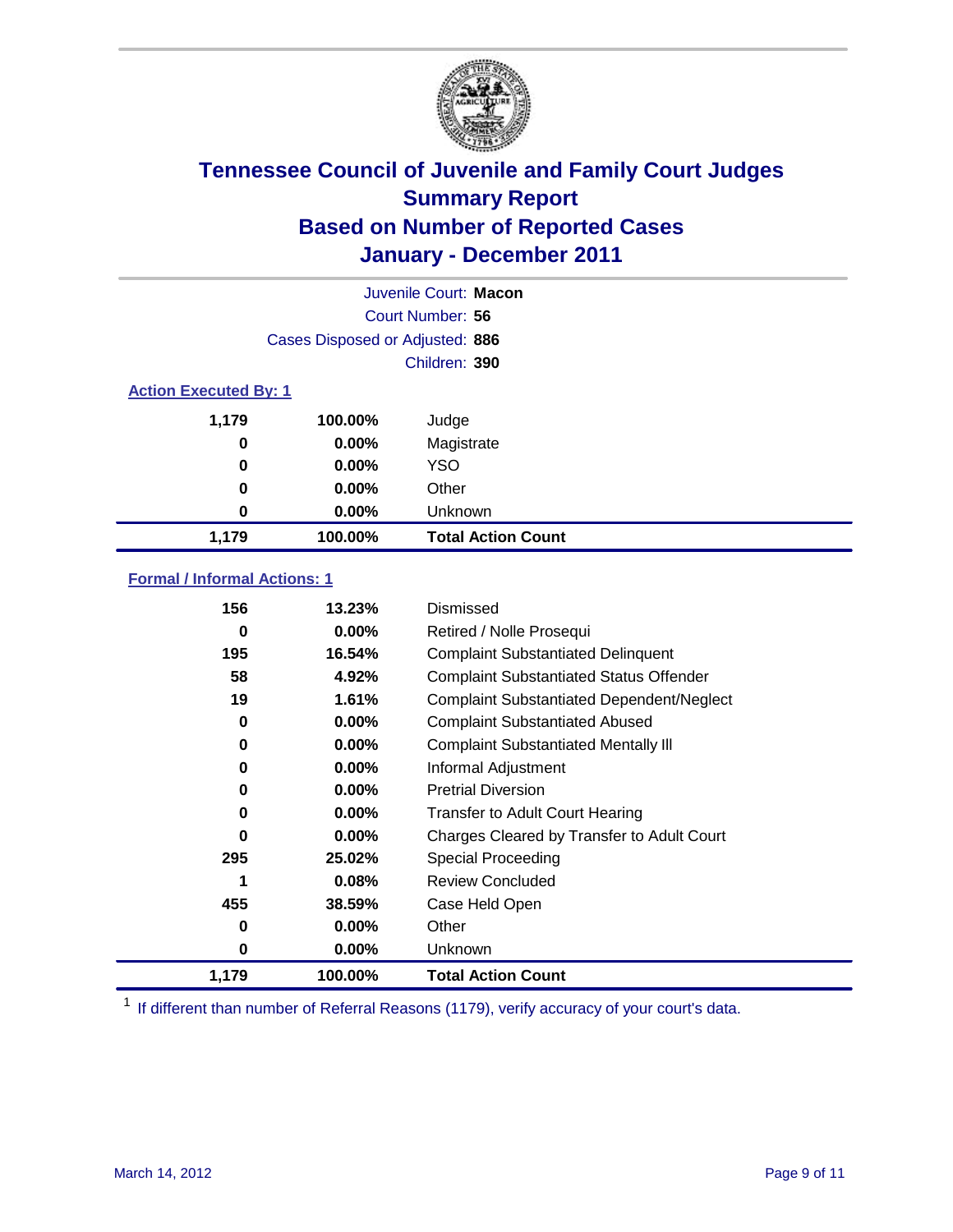

|                       |                                 | Juvenile Court: Macon                                 |
|-----------------------|---------------------------------|-------------------------------------------------------|
|                       |                                 | Court Number: 56                                      |
|                       | Cases Disposed or Adjusted: 886 |                                                       |
|                       |                                 | Children: 390                                         |
| <b>Case Outcomes:</b> |                                 | There can be multiple outcomes for one child or case. |
| 77                    | 3.95%                           | <b>Case Dismissed</b>                                 |
| 12                    | 0.62%                           | Case Retired or Nolle Prosequi                        |
| 0                     | 0.00%                           | Warned / Counseled                                    |
| 606                   | 31.12%                          | <b>Held Open For Review</b>                           |
| 68                    | 3.49%                           | Supervision / Probation to Juvenile Court             |
| 13                    | 0.67%                           | <b>Probation to Parents</b>                           |
| 0                     | 0.00%                           | Referral to Another Entity for Supervision / Service  |
| 15                    | 0.77%                           | Referred for Mental Health Counseling                 |
| 22                    | 1.13%                           | Referred for Alcohol and Drug Counseling              |
| 1                     | 0.05%                           | <b>Referred to Alternative School</b>                 |
| 0                     | 0.00%                           | Referred to Private Child Agency                      |
| 18                    | 0.92%                           | Referred to Defensive Driving School                  |
| 1                     | 0.05%                           | Referred to Alcohol Safety School                     |
| 6                     | 0.31%                           | Referred to Juvenile Court Education-Based Program    |
| 8                     | 0.41%                           | Driver's License Held Informally                      |
| 0                     | 0.00%                           | <b>Voluntary Placement with DMHMR</b>                 |
| 0                     | 0.00%                           | <b>Private Mental Health Placement</b>                |
| 0                     | 0.00%                           | <b>Private MR Placement</b>                           |
| 0                     | 0.00%                           | Placement with City/County Agency/Facility            |
| 2                     | 0.10%                           | Placement with Relative / Other Individual            |
| 159                   | 8.17%                           | Fine                                                  |
| 4                     | 0.21%                           | <b>Public Service</b>                                 |
| 14                    | 0.72%                           | Restitution                                           |
| 0                     | 0.00%                           | <b>Runaway Returned</b>                               |
| 44                    | 2.26%                           | No Contact Order                                      |
| 0                     | $0.00\%$                        | Injunction Other than No Contact Order                |
| 0                     | 0.00%                           | <b>House Arrest</b>                                   |
| 0                     | 0.00%                           | <b>Court Defined Curfew</b>                           |
| 0                     | 0.00%                           | Dismissed from Informal Adjustment                    |
| 0                     | 0.00%                           | <b>Dismissed from Pretrial Diversion</b>              |
| 1                     | 0.05%                           | <b>Released from Probation</b>                        |
| 0                     | 0.00%                           | <b>Transferred to Adult Court</b>                     |
| 0                     | $0.00\%$                        | <b>DMHMR Involuntary Commitment</b>                   |